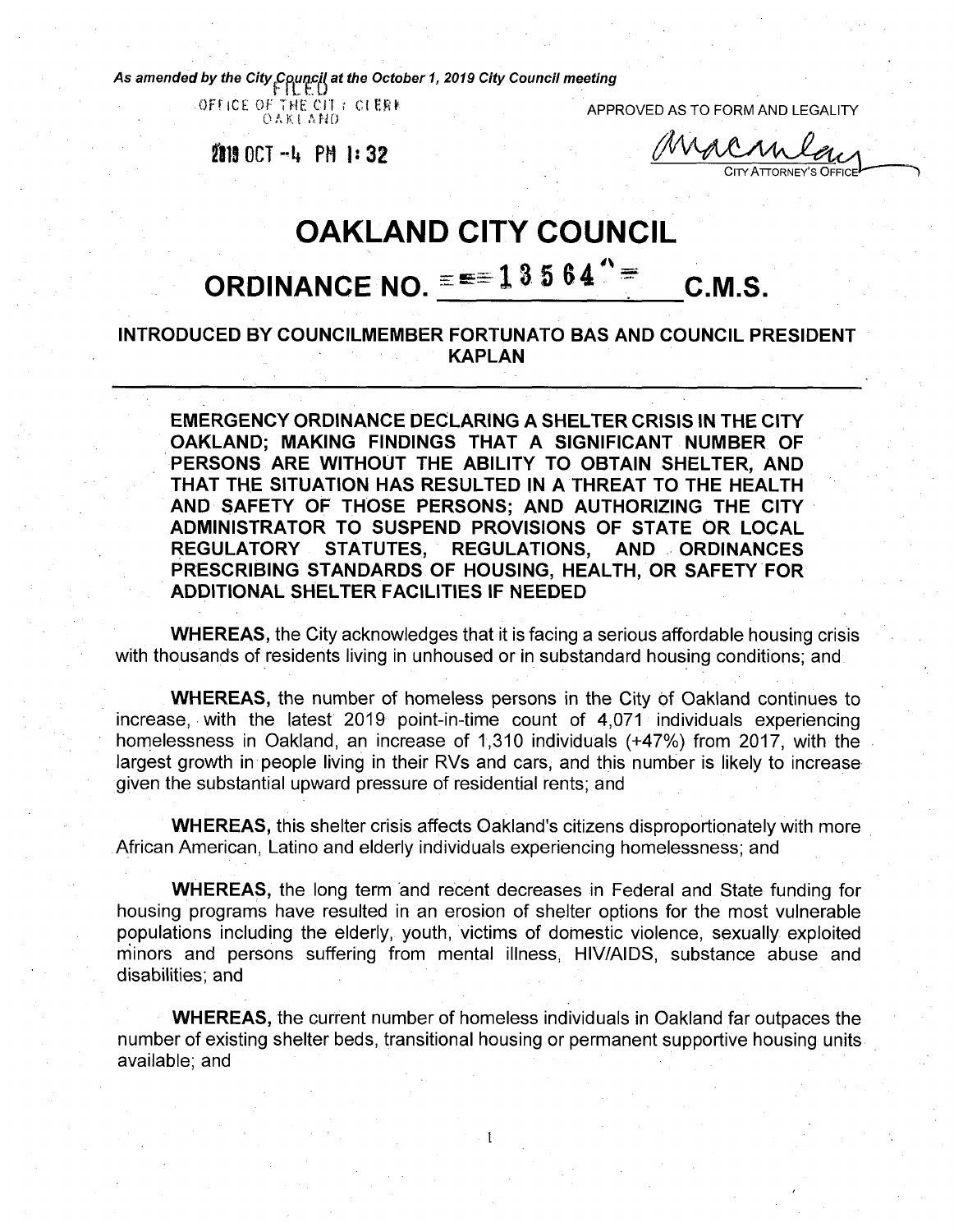**WHEREAS,** unauthorized homelessness encampments have increased substantially across Oakland, within the public right of way, thus exposing homeless individuals to traffic hazards, increased vulnerability to crime, risk of death and injury, exposure to weather, lack of adequate sanitation and debris services and other conditions that are detrimental to their health and safety; and

**WHEREAS,** Oakland residents are being affected by the increasing number of unsheltered individuals with regard to traffic and pedestrian safety, lack of sanitation and debris services; and

**WHEREAS,** analysis and evidence has demonstrated that providing decent, safe and stable housing combined with crucial support services are two primary components of successful transition from homelessness to a safer and healthier way of living; and

**WHEREAS,** the City Council has committed an increased number of resources to addressing this homelessness crisis in the adopted FY 2019-21 City Biennial Budget, Resolution No. 87759 C.M.S., and both the City of Oakland and Alameda County voters passed capital bonds devoted to housing, including providing more permanent supportive housing and transitional housing to serve the unsheltered population; and

**WHEREAS,** the City Council finds that urgent and expeditious efforts are necessary to develop additional shelter solutions that are safe and meet basic habitability standards, and that flexibility and broad-based approaches are essential to increase capacity, particularly given the funding and staff resources that have been committed; and

**WHEREAS,** the City Council previously adopted Ordinance No. 13456 C.M.S. declaring a shelter crisis on October 3, 2017, expiring on October 3, 2019; and

**WHEREAS,** the previous Ordinance No. 13456 declaring a shelter crisis was adopted pursuant to California Government Code Section 8698.1, and since its adoption, the State has adopted Government Code Section 8698.4 that specifically allows the governing body of the City of Oakland to declare a shelter crisis when a significant number of persons are without the ability to obtain shelter, resulting in a threat to their health and safety; and

**WHEREAS,** California Government Code Section 8698.2 provides that, upon a declaration of a shelter crisis, a city may allow persons unable to obtain housing to occupy designated public facilities (including facilities leased by the city) during the duration of the crisis; and

**WHEREAS,** California Government Code Section 8698.4 provides that, upon a declaration of a shelter crisis, the City may apply reasonable local standards and the City may apply reasonable local standards and procedures for the design, site development, and operation of homeless shelters and emergency housing that the City adopts by an ordinance reviewed and approved by the State Department of Housing and Community Development (HCD); and

**WHEREAS,** California Government Code Section 8698.4(a)(2)(A)(ii) provides that during the period in which the City of Oakland has adopted a shelter crisis, and provided that the City has adopted and complies with such health and safety standards and procedures approved by HCD consistent with ensuring minimal public health and safety, the

**2**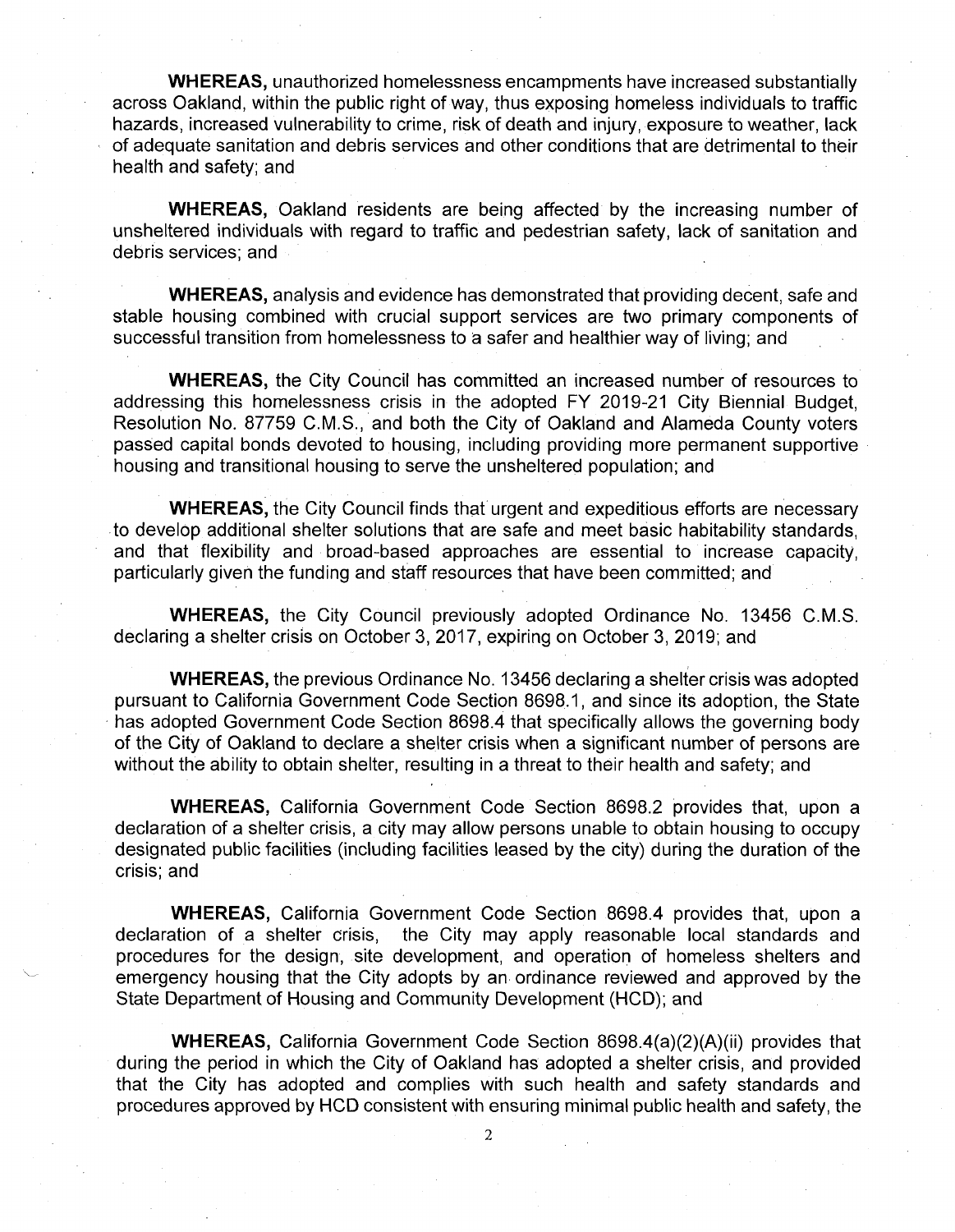provisions of any housing, health, habitability, planning and zoning, or safety standards, procedures, or laws shall be suspended for homeless shelters, and landlord tenant laws providing a cause of action for habitability or tenantability shall be suspended for homeless shelters; and

**WHEREAS,** California Government Code Section 8698.4 provides that during a declaration of a shelter crisis, the local and state law requirements for homeless shelters to be consistent with local land use plans and the General Plan shall be suspended; and

**WHEREAS,** on May 21, 2019, after review and approval by HCD, the City Council adopted an Ordinance for Emergency Building Standards Amendments to the 2016 California Building Code that incorporated emergency building standards for emergency housing buildings and facilities, including health and safety standards for recreational vehicles, emergency sleeping cabins, membrane structures, and other emergency housing on property owned or leased by the City of Oakland; and

**WHEREAS,** on June 4, 2019, upon recommendation from the City of Oakland Planning Commission, the City Council adopted an Ordinance Amending the Oakland Planning Code to allow "Emergency Shelter Residential Activities" and "Emergency Housing Facilities," including recreational vehicles and other emergency housing, on property designated by the City Administrator and owned or leased by the City; and

**WHEREAS,** the City Council finds that the suspension of local laws within the meaning of California Government Code Section 8698.4 may include suspension of provisions in Oakland Municipal Code ("OMC") Chapter 8.22 related to residential rent adjustments and evictions, in order to provide appropriate shelter without establishing tenancy; and

**WHEREAS,** pursuant to section 213 of the Oakland City Charter, an ordinance declared by the Council to be necessary for preserving the public peace, health, or safety in an emergency, and containing a statement of the reasons constituting such necessity, may be introduced and adopted at the same meeting if passed by the affirmative vote of at least six members;

NOW, THEREFORE, THE CITY COUNCIL OF THE CITY OF OAKLAND DOES ORDAIN AS FOLLOWS:

**SECTION 1.** The City Council finds and determines the foregoing recitals to be true and correct and hereby makes them a part of this Emergency Ordinance.

**SECTION 2.** The City Council hereby finds that a significant number of persons in Oakland are without the ability to obtain shelter, and that this situation has resulted in a threat to the health and safety of these persons, for the reasons set forth above and in the staff report accompanying this Ordinance. The Council therefore hereby declares a shelter crisis in the City of Oakland under the authority set forth in California Government Code Section 8698, et seq.

**3**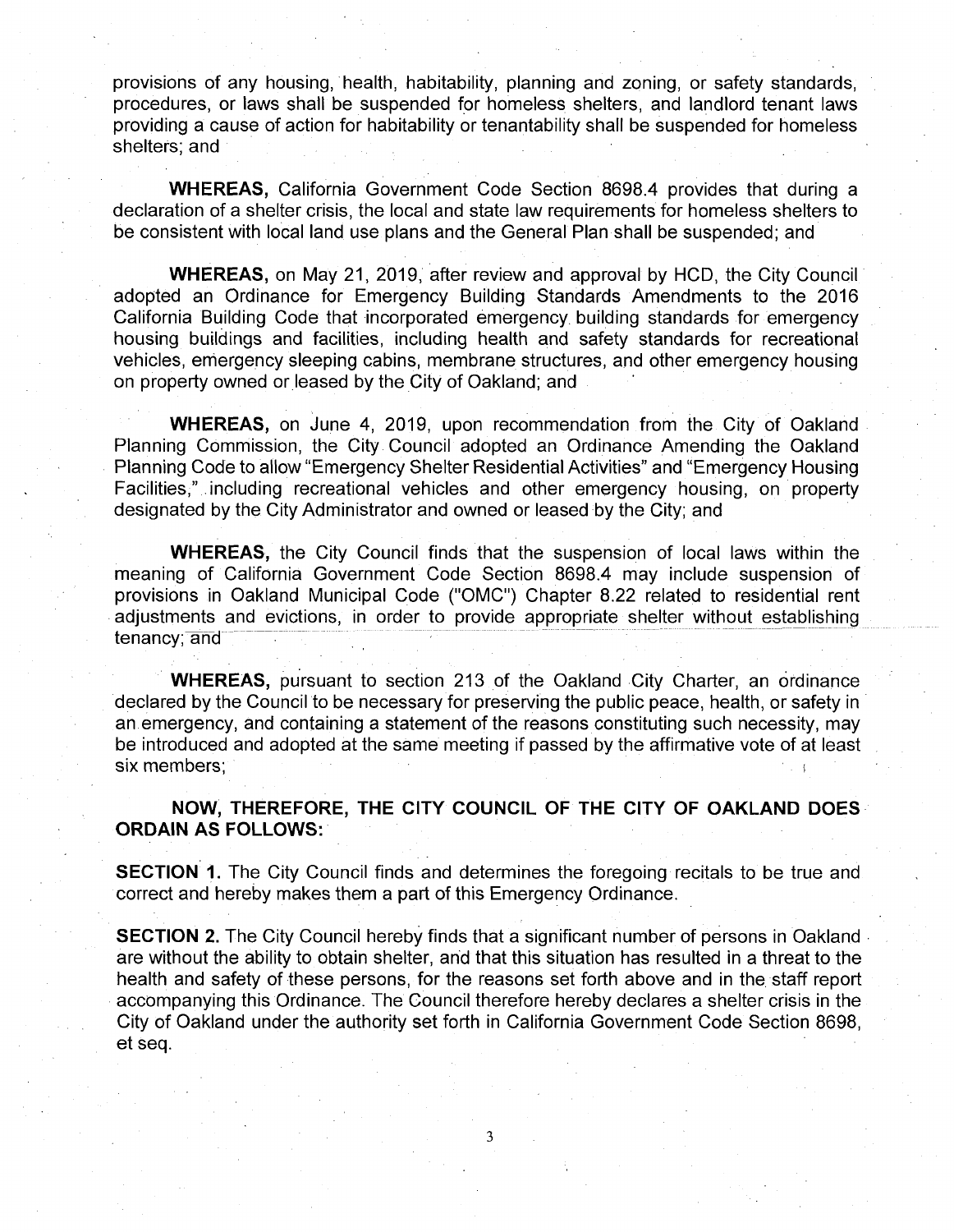**SECTION 3.** The Council hereby authorizes the City Administrator or her designee to allow persons unable to obtain housing to occupy designated City facilities or facilities leased by the City as shelters during the period of this crisis.

**SECTION 4.** For the term of this Emergency Ordinance, the City Administrator is hereby authorized in her discretion to suspend the provisions of state and local standards or laws prescribing standards of housing, health, or safety as needed for the establishment of emergency housing to the extent that strict compliance would in any way prevent, hinder, or delay the mitigation of the effects of the shelter crisis, provided that the City complies with the adopted health and safety standards approved by HCD.

**SECTION 5.** The Council hereby authorizes the City Administrator to designate sites appropriate for emergency housing activities and facilities on properties owned or leased by the City.

**SECTION 6.** The Council determines that the emergency provisions of Section 15.04.3.2400 of the Oakland Building Code and Section 17.07.060 of the Oakland Planning Code apply for the duration of this declaration of shelter crisis, to all properties owned or leased by the City and designated by the City Administrator as appropriate for emergency housing activities and facilities.

**SECTION 7.** The Council directs the City Administrator to report to the Senate Committee on Transportation and Housing and the Assembly Committee on Housing and Community Development the information required by California Government Code Section 8968.4(a)(6), including but not limited to the total number of residents in homeless shelters in the City of Oakland, the estimated number of permanent supportive housing units, the number of residents who have exited the system, and new actions the City is taking to better serve the homeless population.

**SECTION 8.** To the extent this Emergency Ordinance is inconsistent with any other provisions of the Oakland Municipal Code or the Oakland Planning Code, this Ordinance shall apply. This Ordinance suspends contrary regulations in the Oakland Municipal Code or Planning Code or requirements of the General Plan or implementing regulations.

**SECTION 9.** That the City Council hereby finds and determines, after independent review and consideration, as supported by substantial evidence in the record and for the reasons set forth in this Ordinance, and, each as a separate and independent basis, that the actions authorized by this Ordinance are exempt from additional review and analysis under the California Environmental Quality Act of 1970 (Public Resources Code section 21000 et seq. "CEQA") and the CEQA Guidelines (Cal. Code Regs., title 14, section 15000 et seq. "CEQA Guidelines") under CEQA Guidelines section 15303, "New Construction of Conversion of Small Structures," which exempts the construction of limited numbers of new structures or facilities, and/or CEQA Guidelines section 15304, "Minor Alterations to Land," which exempts minor alterations in the condition of public land, including temporary uses, and/or CEQA Guidelines section 15311, "Accessory Structures," which exempts the construction of minor structures appurtenant to existing facilities, and/or CEQA Guidelines section 15332, "In Fill Development Projects," which exempts projects characterized as in fill development meeting certain specified criteria, and under the statutory CEQA exemption embodied in Government Code section 8698.4(a)(4). Each of the foregoing provides a separate and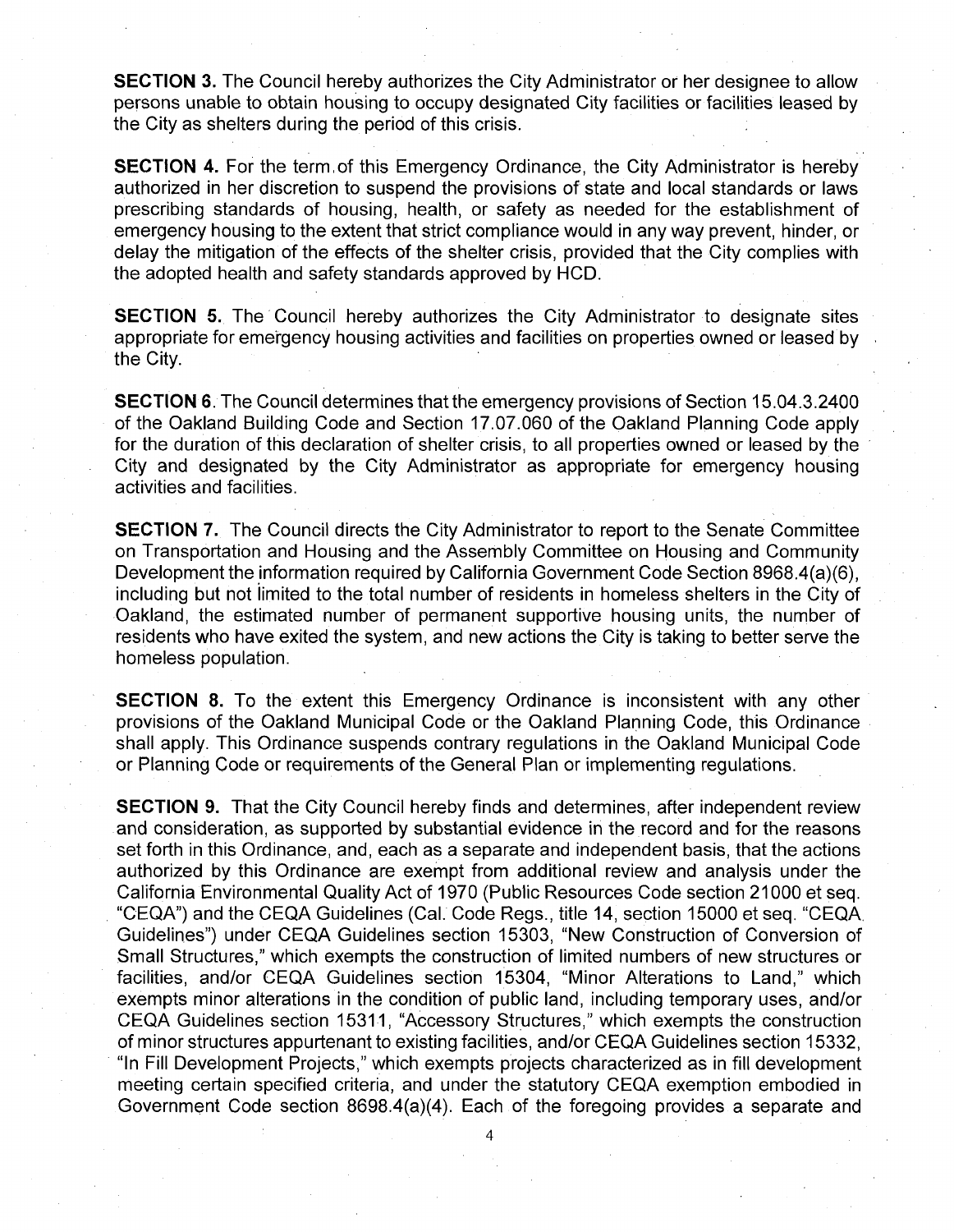independent basis for CEQA compliance and, when viewed collectively, provides an overall basis for CEQA compliance.

**SECTION 10.** The Council hereby declares that this Emergency Ordinance is necessary for preserving the public health and safety for the reasons stated herein, and there is a necessity to immediately pass this Emergency Ordinance pursuant to the powers given to the City Council under Section 213 of the City Charter. This Ordinance shall be effective immediately upon its adoption by an affirmative vote of six members of the City Council pursuant to City Charter section 213.

**SECTION 11.** This Emergency Ordinance is enacted pursuant to the City of Oakland's general police powers, Section 106 of the Charter of the City of Oakland, and Article XI of the California Constitution, as well as the other provisions of state and local law otherwise cited herein.

**SECTION 12.** This Emergency Ordinance shall remain in place for a period of two years from the date of passage.

**SECTION 13.** If any section, subsection, sentence, clause or phrase of this Emergency Ordinance is for any reason held to be invalid or unconstitutional by decision of any court of competent jurisdiction, such decision shall not affect the validity of the remaining portions of the Chapter. The City Council hereby declares that it would have passed this Emergency Ordinance and each section, subsection, clause or phrase thereof irrespective of the fact that one or more other sections, subsections, clauses or phrases may be declared invalid or unconstitutional.

IN COUNCIL, OAKLAND, CALIFORNIA, **ALLAND, MILL COUNCIL** 

PASSED BY THE FOLLOWING VOTE:

AYES - <u>FORTUNATO BAS,</u> *MUNIMI* GIBSON MCELHANEY, KALB, KEID, TAYLOR, THAO AND PRESIDENT KAPLAN . **-7**

NOES – p<sub>2</sub> ABSENT - **0** ABSTENTION - **0** - <sup>I</sup> *mUr>* ATTEST:

**/**

**LATONDA SIMMONS** City Clerk and Clerk of the Council of the City of Oakland, California

Hober 1 1. IOPT Date of Attestation: